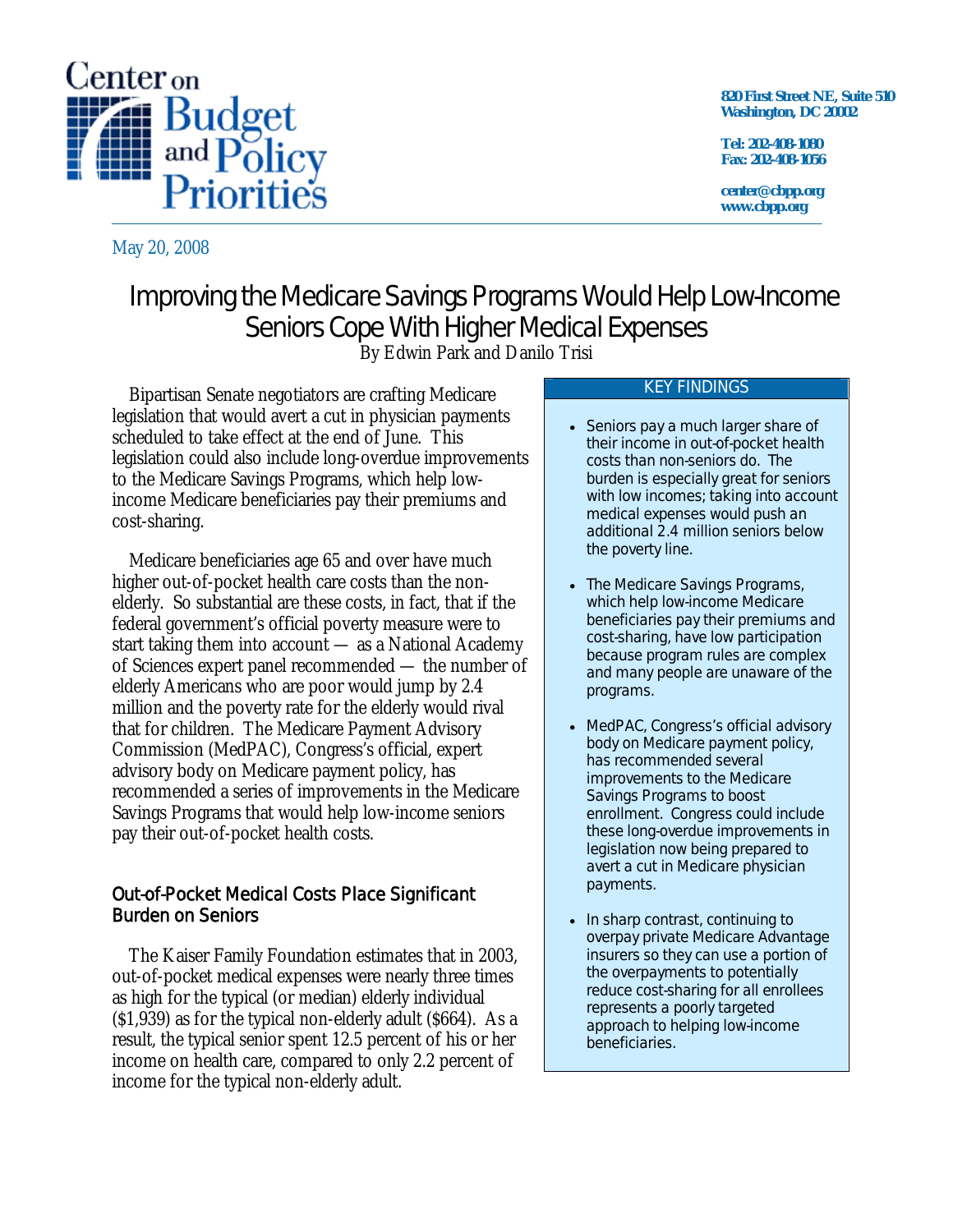Low-income seniors face even greater cost burdens. The typical senior with income between 100 and 150 percent of the poverty line spent 16.1 percent of his or her income on health care in 2003, or nearly eight times the percentage that the typical non-elderly adult paid.<sup>1</sup>

The Medicare Part D drug benefit should have lowered seniors' out-of-pocket health care costs somewhat since it became available in 2006, particularly for beneficiaries who previously lacked prescription drug coverage. Yet seniors still face substantially higher out-of-pocket health care costs than the non-elderly. The Kaiser Family Foundation notes that even if out-of-pocket prescription drug spending is omitted, the typical elderly individual in 2003 spent 9.7 of his or her income on health care in  $2003.<sup>2</sup>$ 

Census data also shed light on the impact of out-of-pocket medical expenses on low-income seniors. The Census Bureau's official poverty statistics do not take individuals' medical expenses into account, but if those expenses are subtracted from seniors' incomes, the number of seniors living in poverty rises by *2.4 million*. Stated another way, out-of-pocket medical expenses push an additional 2.4 million seniors below the poverty line. (See the box on page 3.)

### MedPAC-Recommended Steps Would Assist Low-Income Beneficiaries

Several federal programs, known as the Medicare Savings Programs (or MSPs), provide some help to poor and near-poor Medicare beneficiaries in paying their substantial out-of-pocket health care costs. There are three such programs:

- the Qualified Medicare Beneficiary (QMB) program, which pays Medicare premiums, deductibles, and co-payments for poor Medicare beneficiaries with incomes below 100 percent of the poverty line; and
- the Specified Low-Income Medicare Beneficiary (SLMB) and Qualifying Individual (QI-1) programs, which pay Medicare premiums (but not deductibles or co-payments) for beneficiaries with incomes up to 135 percent of the poverty line.

 To qualify for these programs, beneficiaries generally must also have assets of no more than \$4,000 for individuals and \$6,000 for couples. These limits have remained unchanged since 1989.<sup>3</sup>

 $\overline{a}$ <sup>1</sup> The typical *non*-elderly adult with income between 100 percent and 150 percent of the poverty line spent 3.8 percent of his or her income on health care. Katherine Desmond *et al.,* "The Burden of Out-of-Pocket Health Spending Among Older Versus Younger Adults: Analysis from the Consumer Expenditure Survey, 1998-2003," Kaiser Family Foundation, September 2007. The AARP Public Policy Institute has reported starker results. It found that in 2003, Medicare beneficiaries age 65 and older spent an average of 22 percent of their income on out-of-pocket medical expenses. Again, low-income seniors faced the largest financial burdens: seniors with incomes between 135 percent and 200 percent spent 28 percent of their income on health care, on average, while seniors below 135 percent of the poverty line spent 33 percent. Craig Caplan and Normandy Brangan, "Out-of-Pocket Spending on Health Care by Medicare Beneficiaries Age 65 and Older in 2003," AARP Public Policy Institute, September 2004.

<sup>2</sup> Kaiser Family Foundation, *op cit*.

<sup>3</sup> Several states have used their flexibility under Medicaid to increase these limits. The Medicare Savings Programs are technically part of Medicaid.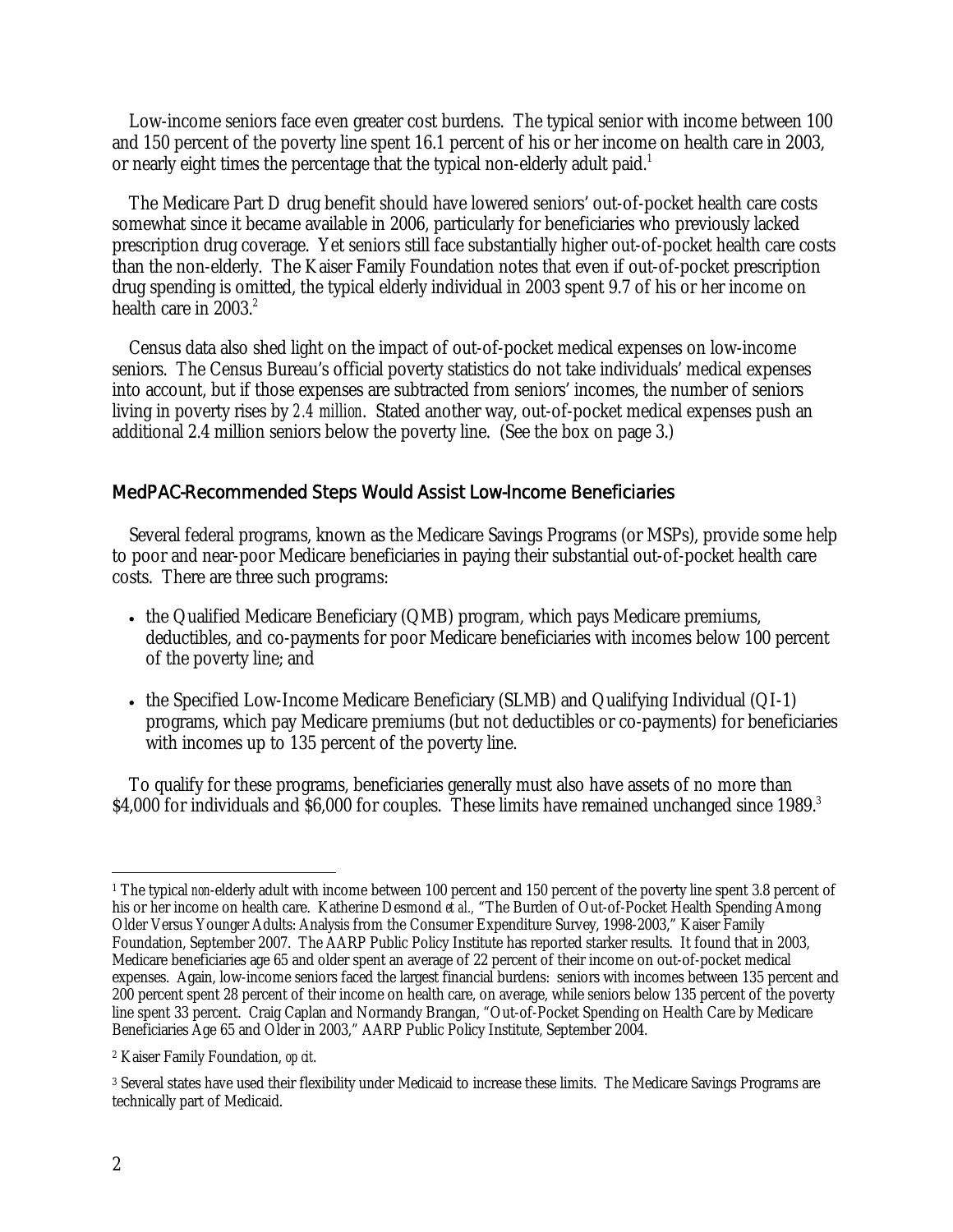#### Adjusting the Poverty Measure to Reflect Medical Expenses Demonstrates the Burden They Place on Low-Income Seniors

 The Census Bureau's official poverty statistics, which have been subject to considerable criticism, are based on households' cash income before taxes. The official poverty measure also sets the poverty line at a *lower* level for elderly individuals and couples than for *non*-elderly individuals and couples, because the elderly consume less food, on average, than younger adults. (When the poverty line was established 50 years ago, it was based solely on household food costs.) Thus, the official measure of poverty does not take into account the higher out-of-pocket medical expenses that many seniors face, which can leave them with inadequate income to afford other necessities.

 In the 1990s, the National Academy of Sciences (NAS) convened an expert panel to examine the poverty measure and recommend improvements. The NAS panel called for income and payroll tax payments, work expenses such as child care and transportation, and out-of-pocket medical expenses to be *subtracted* from household income, since those resources are not available to the household to meet other basic needs. It also called for non-cash benefits and refundable tax credits (such as food stamps, housing assistance, and the Earned Income Tax Credit) to be *counted* as part of a household's income. In addition, the panel recommended the elimination of lower poverty thresholds for seniors, as well as various adjustments to the poverty thresholds.

 Under the *official* poverty measure, 9.4 percent of seniors 65 and over who do not reside in institutions lived in poverty in 2006. Under the full set of NAS-recommended parameters, in contrast, the elderly poverty rate would be 16.6 percent — almost twice as high (and actually higher than the child poverty rate under the NAS parameters).<sup>a</sup> The NAS recommendation with the biggest impact on the elderly poverty rate is the subtraction of out-of-pocket medical expenses; that change alone would increase the elderly poverty rate by 6.5 percentage points.<sup>b</sup> This reflects the large share of seniors who are "near-poor" and the substantial out-of-pocket health care costs they incur.

\_\_\_\_\_\_\_\_\_\_\_\_\_\_\_\_\_\_\_\_\_\_\_\_\_\_

The National Academy of Social Insurance has reported that these programs "have been shown to improve access to medical care services. Use of all types of medical service is greater for MSP enrollees than for eligible non-enrollees, even when accounting for differences in health status and other characteristics.<sup>34</sup> One study found that QMB enrollees were only half as likely as eligible individuals *not* enrolled in the program to forgo seeing a physician because of cost concerns; they also were less likely to avoid going to the hospital or refilling a prescription.<sup>5</sup>

<sup>&</sup>lt;sup>a</sup> The NAS recommendations call for adjusting the poverty threshold based on the differences in housing costs in different geographic areas, but *not* based on whether an individual or family owns a home, has a mortgage, or rents. Many analysts believe — as did the NAS panel itself — that some adjustment ought to be made to reflect these factors related to mortgage payments. The NAS panel did not recommend such an adjustment because the data needed to make it do not currently exist. If such an adjustment could be made, it would somewhat reduce the elderly poverty rate below the 16.6 percent level (for 2006) that the NAS measure otherwise produces.

b CBPP tabulation of March 2007 Current Population Survey and 2006 Census Experimental Poverty Measures Research Data File. Figures may not add due to rounding.

 $\overline{a}$ 4 Jack Ebeler, Paul Van de Water, and Cyanne Demchak, "Improving the Medicare Savings Programs," National Academy of Social Insurance, June 2006.

<sup>5</sup> Alex Federman, Bruce Vladeck, and Albert Siu, "Avoidance of Health Care Services Because of Cost: Impact of the Medicare Savings Program," *Health Affairs*, January/February 2005.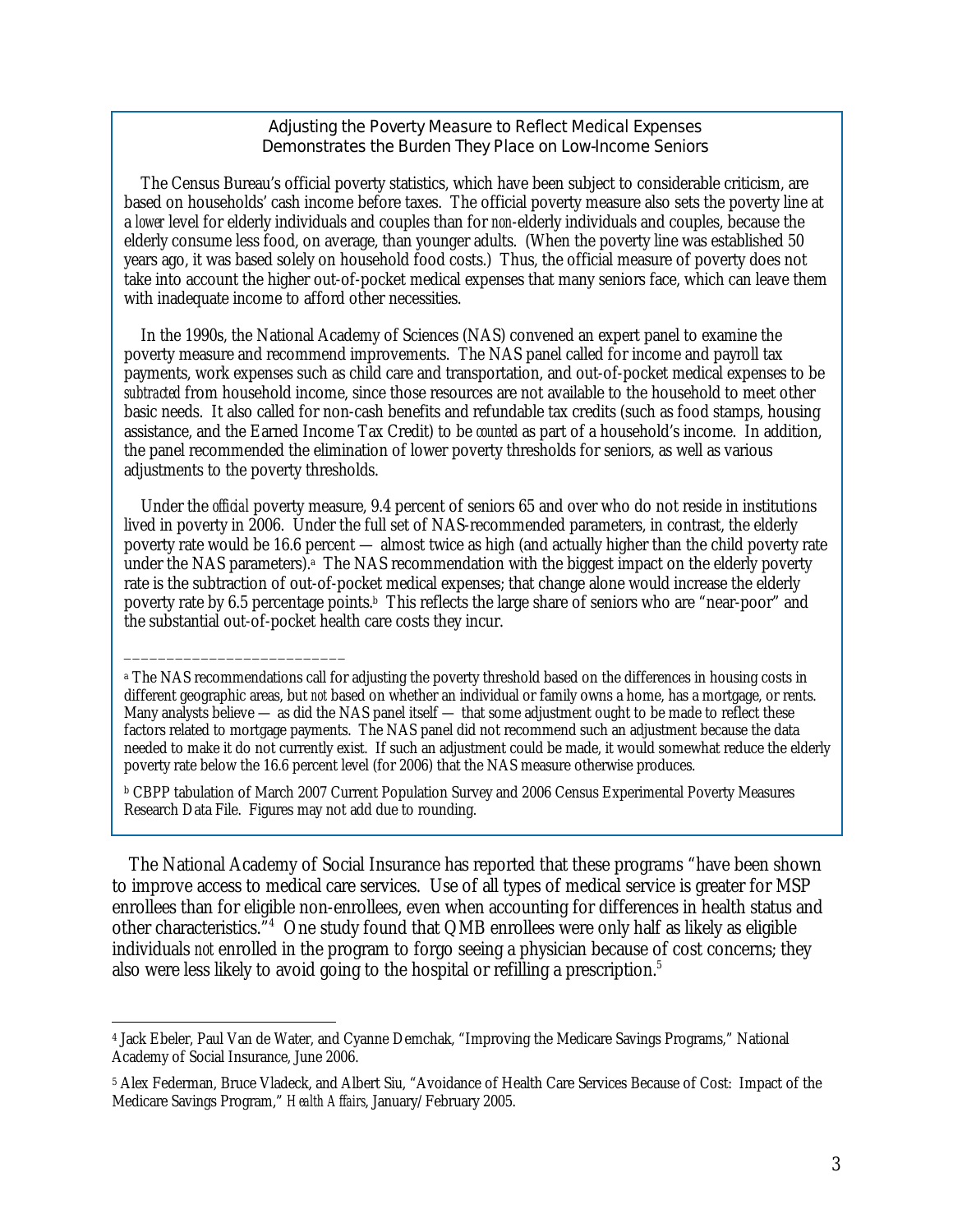Unfortunately, most individuals eligible for the Medicare Savings Programs do not participate in them. Prior to the establishment of the Medicare drug benefit, only 33 percent of eligibles were enrolled in  $QMB^6$  and an even smaller share  $-13$  percent — were enrolled in SLMB, according to Congressional Budget Office estimates.<sup>7</sup> The main reasons, MedPAC reports, are lack of awareness of the programs and the complexity of the eligibility rules and of the application and retention processes.<sup>8</sup>

 To increase MSP participation substantially while also expanding eligibility, MedPAC unanimously recommended several changes in its March 2008 report to Congress. These recommendations are also expected to increase participation in the Low-Income Subsidy (LIS) program, which helps lowincome Medicare beneficiaries pay their premiums, deductibles, and co-payments under the Medicare prescription drug benefit. The MedPAC recommendations include:<sup>9</sup>

- *Align the MSP income and asset eligibility limits with the LIS's more generous limits in order to simplify procedures for both programs.* MedPAC notes that aligning the income and asset criteria for both programs at the  $\overline{LIS}$ 's higher levels<sup>10</sup> would make more people eligible for the MSP, ease the documentation requirements for beneficiaries, and make it simpler to screen and enroll individuals for both programs simultaneously. It also would generate administrative savings for both the federal government and the states. This recommendation is based, in part, on the successful experience in Maine, where MSP enrollment jumped more than threefold between 2006 and 2007 (from 9,000 to 30,000) after the state significantly expanded eligibility.<sup>11</sup>
- *Require the Social Security Administration to enroll beneficiaries not only in the LIS but also in the MSPs*. The Social Security Administration shares responsibility with state Medicaid programs for determining LIS eligibility. If MSP and LIS eligibility criteria were aligned, SSA could enroll beneficiaries in the MSPs as well. While the state Medicaid programs that determine eligibility for the LIS are required to screen individuals for MSP eligibility at the same time and to enroll those found eligible, SSA is not subject to that requirement. Having SSA determine eligibility for the MSPs would provide another pathway for low-income beneficiaries to participate in the programs.
- *Increase federal outreach funding through the State Health Insurance Assistance Programs (SHIPs).*

9 Medicare Payment Advisory Commission, *op cit*. The National Academy of Social Insurance has made similar recommendations. See Ebeler, Van de Water, and Demchak, *op cit*. A number of the NASI recommendations were included in a version of SCHIP reauthorization legislation (H.R. 3162) that the House passed in 2007.

<sup>10</sup> To qualify for the LIS, beneficiaries must have incomes below 150 percent of the poverty line and assets of no more than \$11,990 for individuals and \$23,970 for couples in 2008. Individuals with incomes below 135 percent of the poverty line and assets of less than \$7,790 for individuals and \$12,440 for couples receive greater assistance.

<sup>11</sup> Technically, Maine modified the MSP eligibility criteria to make them even more generous than those applied by the LIS but because MSP enrollees are deemed eligible for the LIS, the eligibility criteria for the MSPs and the LIS were effectively aligned. Medicare Payment Advisory Commission, *op cit*.

 $\overline{a}$ 6 This estimate of QMB participation does not include the so-called "QMB-plus" Medicare beneficiaries, who are enrolled in full Medicaid and thus are readily connected to QMB. Participation by this population in QMB is estimated to be very high.

<sup>7</sup> Congressional Budget Office, "A Detailed Description of CBO's Cost Estimate for the Medicare Prescription Drug Benefit," July 2004.

<sup>8</sup> Medicare Payment Advisory Commission, "Report to the Congress: Medicare Payment Policy," March 2008.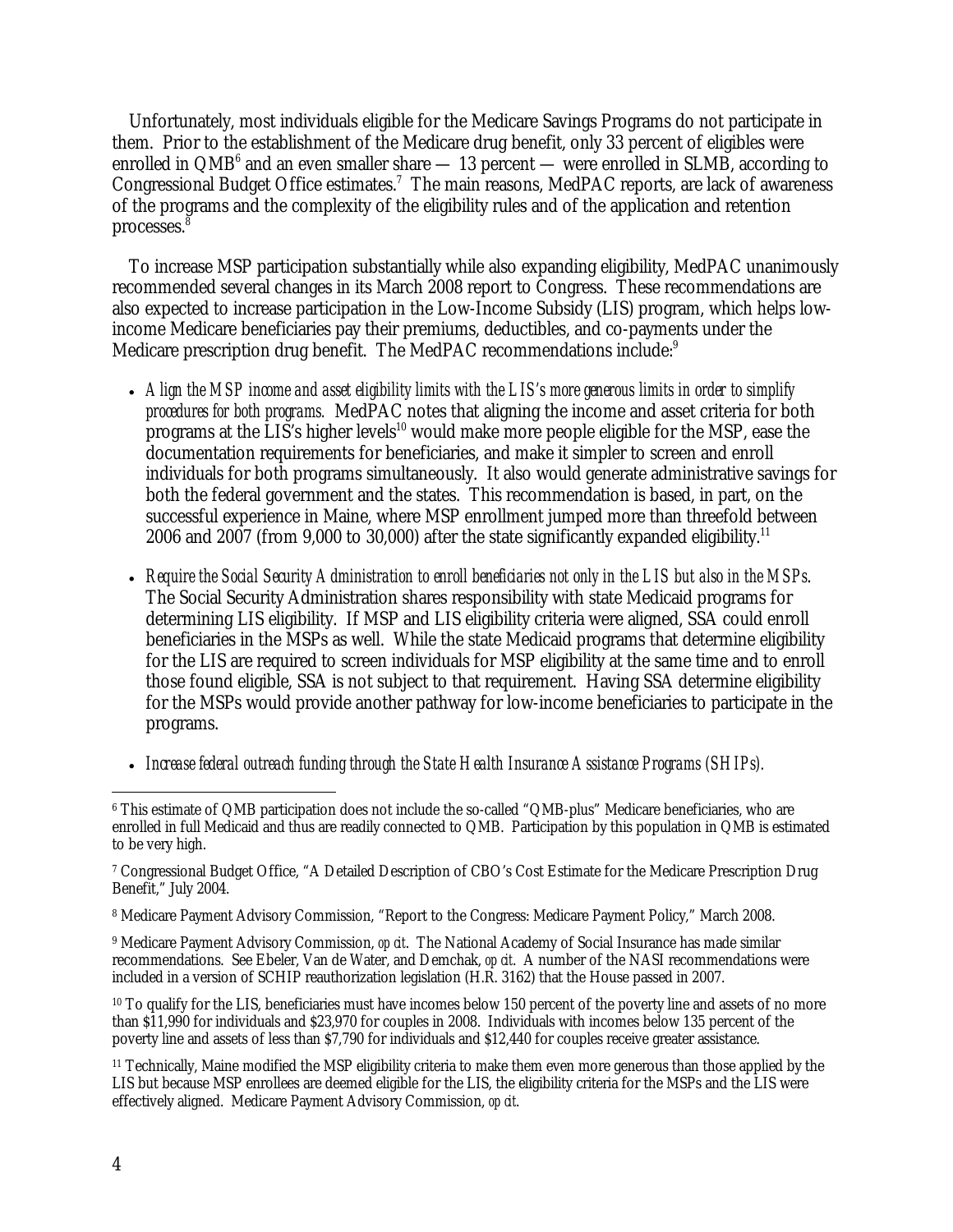According to MedPAC, many Medicare beneficiaries and providers do not know about the MSPs, and many beneficiaries who are eligible may be particularly difficult to reach because they live in rural areas, are homebound, have limited English proficiency, or have vision, hearing, or cognitive difficulties. State Health Insurance Assistance Programs are federally funded programs operated by states, usually in partnership with non-profit senior advocacy organizations, to provide one-on-one informational, educational, outreach, and counseling services to Medicare beneficiaries and their families. Additional federal funding would allow SHIPs to expand their outreach efforts and thereby increase participation in the MSPs.

#### Medicare Advantage Overpayments Constitute Poorly Targeted Approach to Aiding Low-Income Beneficiaries

 Some of the private plans that serve Medicare beneficiaries through the Medicare Advantage program have argued that they play a significant role in reducing low-income beneficiaries' out-ofpocket costs because they use a portion of the overpayments they receive to reduce premiums and/or cost sharing and provide extra benefits. (MedPAC has determined that Medicare Advantage plans are paid 13 percent more, on average, than it would cost traditional Medicare to cover the same beneficiaries;<sup>12</sup> these overpayments average approximately \$1,000 per year per private-plan enrollee, according to an analysis conducted by George Washington University researchers for the Commonwealth Fund.13)

This claim is unpersuasive. For several reasons, large overpayments to private plans are an extremely costly and inefficient way to reduce out-of-pocket costs for low-income beneficiaries.

- Only a portion of the overpayments goes to extra benefits and lower cost-sharing. For example, MedPAC has found that among private fee-for-service plans — the fastest growing type of Medicare Advantage plan — about *half* of the overpayments go to profits and marketing and administrative costs (which are much higher than under regular Medicare) rather than to additional benefits.<sup>14</sup>
- The overpayments are poorly targeted. The additional benefits and lower premiums and costsharing apply to *all* enrollees in a plan, including those who are affluent.<sup>15</sup>
- Certain less healthy beneficiaries who are enrolled in private plans such as those who require hospital care, home health care, or other specialty services — may end up paying significantly *more* for such services (or receiving less of a covered service) than beneficiaries in traditional

14 Mark Miller, "The Medicare Advantage Program and MedPAC Recommendations," Testimony before the House Budget Committee," Medicare Payment Advisory Commission, June 28, 2007 and Glenn Hackbarth, Oral Testimony before the Senate Finance Committee, April 11, 2007. See also Medicare Payment Advisory Commission, *op cit*.

15 Glenn Hackbarth, "Report to the Congress: Medicare Payment Policy," Testimony before the Health Subcommittee of the House Ways and Means Committee, March 11, 2008

 $\overline{a}$ 12 Medicare Payment Advisory Commission, "Report to the Congress: Medicare Payment Policy," *op cit*.

<sup>13</sup> Brian Biles, Lauren Hersh Nicholas, Barbara Cooper, Emily Adrion and Stuart Guterman, "The Cost of Privatization: Extra Payments to Medicare Advantage Plans— Updated and Revised," The Commonwealth Fund, November 2006; Brian Biles and Emily Adrion, "The Cost of Privatization: Extra Payments to Medicare Advantage Plans; Updated Tables for 2007," George Washington University, May 1, 2007; and Brian Biles, Emily Adrion and Stuart Guterman, "The Cost of Privatization: Extra Payments to Medicare Advantage Plans in 2008," (forthcoming 2008).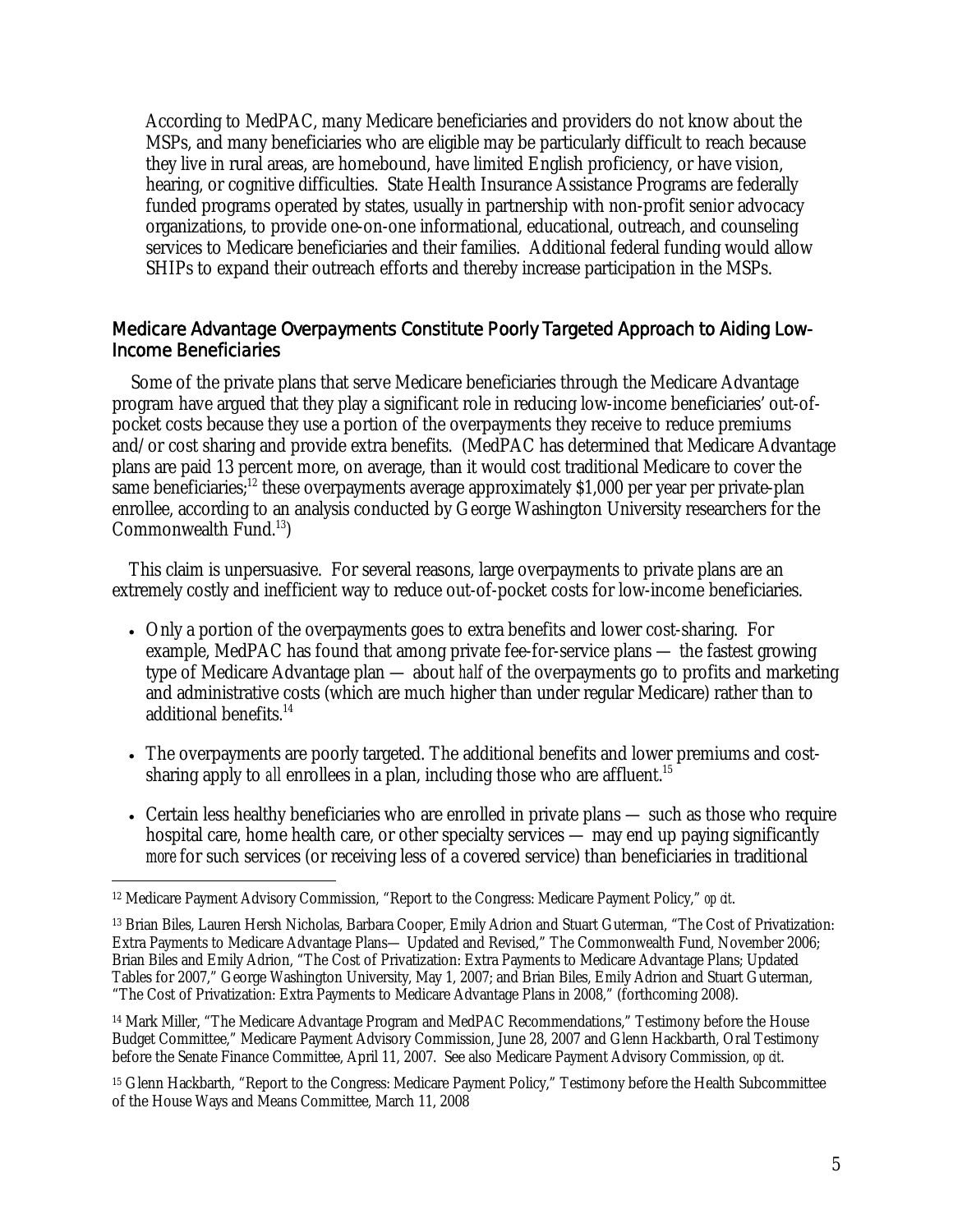Medicare. This is because some private plans impose higher cost-sharing charges than traditional Medicare does for certain services used by people in poorer health.<sup>16</sup>

• Low-income beneficiaries disproportionately rely on Medicaid, rather than Medicare Advantage, for supplemental coverage and help with Medicare charges.<sup>17</sup>

MedPAC has emphasized that "if the justification for higher payments to [private] plans is that extra payments are being provided to low-income beneficiaries who choose such plans, there are less costly and more efficient ways to achieve this result," such as by improving the Medicare Savings Programs.<sup>18</sup> Similarly, the Government Accountability Office has concluded that "if the policy" objective is to subsidize health care costs of low-income Medicare beneficiaries, it may be more efficient to directly target subsidies to a defined low-income population than to subsidize premiums and cost-sharing for all [Medicare Advantage] beneficiaries, including those who are well off."19

For a number of years, MedPAC has recommended that Congress equalize payments between the private plans and regular Medicare to create a level playing field. That would save \$149 billion over ten years (2008-2017), based on CBO estimates from last year.<sup>20</sup> The Chief Actuary at the Centers for Medicare and Medicaid Services (CMS) testified this year that the overpayments advance the date when the Medicare Hospital Trust Fund will become insolvent by 18 months and raise Medicare beneficiary premiums by about \$3 per month per person (or \$72 a year for a couple).<sup>21</sup>

#### **Conclusion**

Senator Max Baucus (D-MT) and Senator Charles Grassley (R-IA), the chairman and ranking member of the Senate Finance Committee, along with Senate Majority Leader Harry Reid and Senate Minority Leader Mitch McConnell, are currently discussing legislation that would delay for up to 18 months a scheduled cut in Medicare physician payments. That legislation is expected to include other Medicare provisions related to payments to rural health care providers, as well as other providers.

 $\overline{a}$ 16 Medicare Rights Center, "Too Good to Be True: The Fine Print in Medicare Private Health Plan Benefits," April 2007; Brian Biles et al., *op cit*; Medicare Payment Advisory Commission, "Report to the Congress: Benefit Design and Cost Sharing in Medicare Advantage Plans," December 2004; Patricia Neuman, "Medicare Advantage: Key Issues and Implications for Beneficiaries," Testimony before the House Budget Committee, Kaiser Family Foundation, June 28, 2007; and Government Accountability Office, "Medicare Advantage: Increased Spending Relative to Medicare Fee-for-Service May Not Always Reduce Beneficiary Out-of-Pocket Costs," February 2008.

<sup>17</sup> See Edwin Park and Robert Greenstein, "Low-Income and Minority Beneficiaries Do Not Rely Disproportionately on Medicare Advantage Plans," Center on Budget and Policy Priorities, Revised April 12, 2007.

<sup>&</sup>lt;sup>18</sup> Mark Miller, "The Medicare Advantage Program and MedPAC Recommendations," Testimony before the House Budget Committee," Medicare Payment Advisory Commission, June 28, 2007 and Hackbarth, *op cit*.

<sup>19</sup> Government Accountability Office, *op cit*.

<sup>20</sup> Congressional Budget Office, "Preliminary CBO Estimates of Policies Capping the Medicare Advantage Benchmarks," April 15, 2008.

<sup>21</sup> See Fawn Johnson, "Stark, Camp Disagree Over Paths to Keep Medicare Solvent," *Congress Daily*, April 1, 2008 and BNA Health Care Policy Daily, "Cutting Managed Care Pay Would Prolong Medicare Trust Fund Solvency, Actuary Says," April 2, 2008.